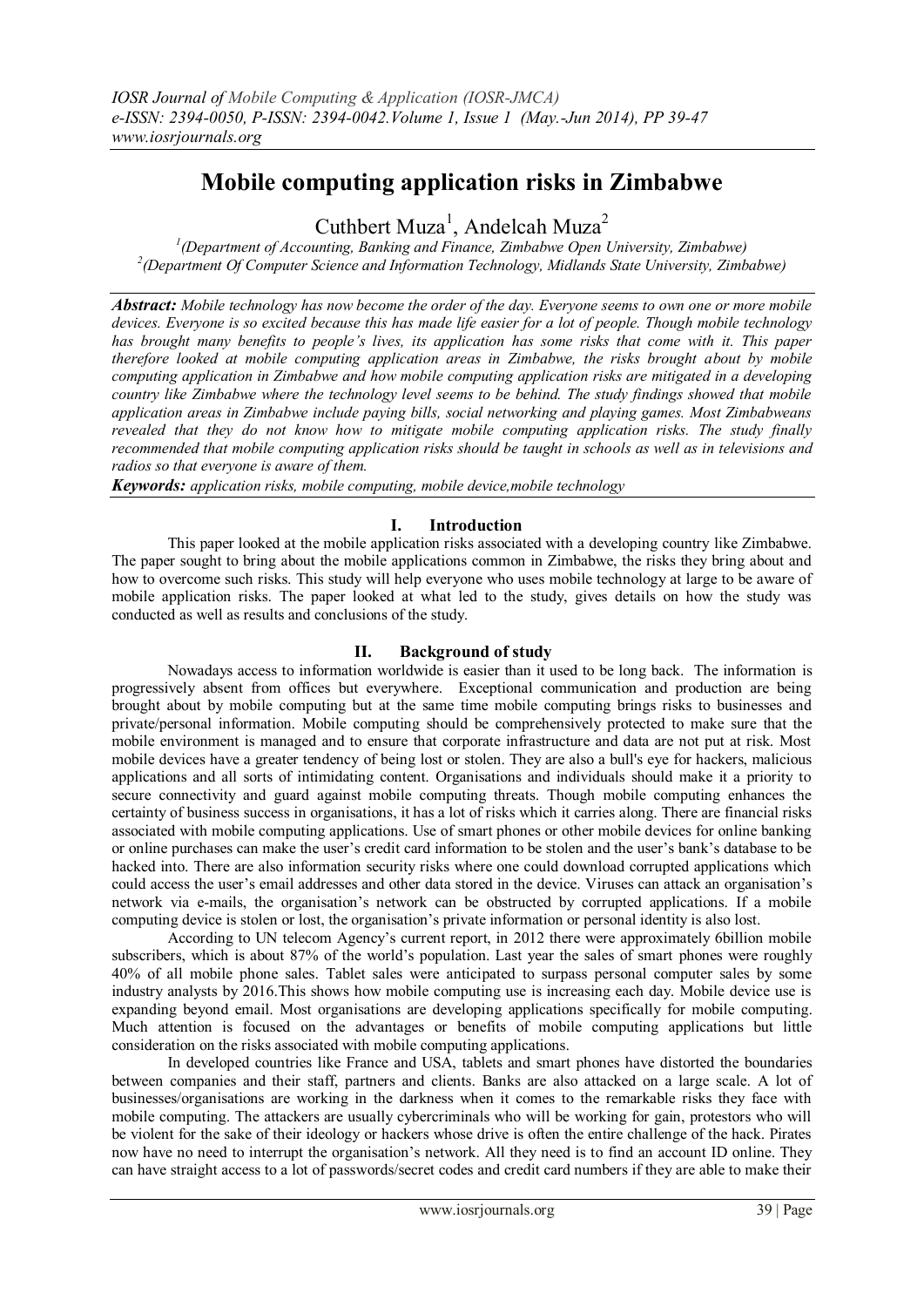way into the management system of a cloud. In 2011, about 24million Sony's customers' accounts were compromised.

According to Aljazeera news on the  $8<sup>th</sup>$  of August, a teenage British girl by the name Hannah Smith hanged herself because she was being bullied on a social network called ask.fm. The ask.fm website has a question and answer format which enables its users not to disclose their identity as they post messages. The ask.fm website is rated the 9<sup>th</sup> most popular social networking site in the world created in 2010 and based in Latvia. It has about 13.2 million daily users. There is a high possibility that even in Zimbabwe there are people who use it. The researcher was so disturbed by these stories. This left a gap on the study of the mobile computing application risks in Zimbabwe. When we look at a situation in Zimbabwe, most parents are buying mobile phones and other mobile devices for their children at a very tender age. Even in primary schools you find pupils with mobile phones for different purposes. The researcher was left with some questions as to whether parents and their children in Zimbabwe are aware that mobile phones have such risks as stated above where children can be bullied on social websites leading to suicide. Internet abuse has been the headline of Britain where women received threats of rape and death on twitter. Can this be happening in a country like Zimbabwe? In Aljazeera news, it was lately mentioned that a lot of people"s information was compromised as their data was hacked through the use of Google website.

Recently, there was a panic among NUST students as they learnt that the university website had been hacked and results altered. Most students were able to see their results even if they had not paid the fees. Some of those who owed the school found that their accounts had been cleared and no longer owed the university anything while others who had paid their fees in full now owed the school large amounts. The other students found that they had failed the courses that they had never registered for. This had come as a result of the new software called Navision which had been bought by the university but the technicians were failing to use it which created loopholes for hackers. With the increase of mobile computing application in Zimbabwe, anyone can access any website anywhere and do anything to affect the website.

In February 2013, the ZRP warned people not to accept free key holders from the service stations and parking lots as these contained tracking device chips which criminals used to follow and rob/kill people. This criminal event was actually happening in Harare and Chitungwiza.

All the above issues prompted the research to pursue the proposed study.

#### **III. Problem Statement**

Looking at developing countries like Zimbabwe where technology seems to be behind compared to developed countries, the risks of mobile computing are of great concern. Organisations and people at large have welcomed mobile computing with wide open arms because mobile computing has made lives easier in the sense that mobile computing devices can store large amounts of data and are very portable. With all the benefits of mobile computing application, one wonders if Zimbabweans or Zimbabwean organisations are aware of the risks associated with mobile computing application.

## **IV. Importance of the Study**

The researcher will review documents, journals, articles as well as interviewing people to find out the mobile computing application risks that are common in a developing country like Zimbabwe. This study will help the researcher to come up with knowledge on how Zimbabwean people view risks of the mobile computing application and the actions they take to mitigate these risks. With the level of technology in Zimbabwe, the researcher is curious to know how mobile computing application risks are taken care of as well as the security measures taken to protect users from mobile computing application risks.

Everyone who uses mobile computing will benefit from this study because the study will help people to be careful as they always look at benefits of mobile computing unaware of the risks brought about by applying it for different purposes. All this has prompted the researcher to carry a study to analyse the mobile computing application risks in Zimbabwe.

# **V. Research Objectives**

- To come up with mobile computing application areas in Zimbabwe
- To explain the risks brought about by mobile computing application in Zimbabwe
- To determine if Zimbabweans are aware of these mobile computing application risks
- To attain knowledge on how mobile computing application risks are overcome, taken care of or mitigated in a developing country like Zimbabwe where the level of technology is behind.

# **VI. Research questions**

- Which mobile computing application areas are common in Zimbabwe?
- What risks are brought about by mobile computing application in Zimbabwe?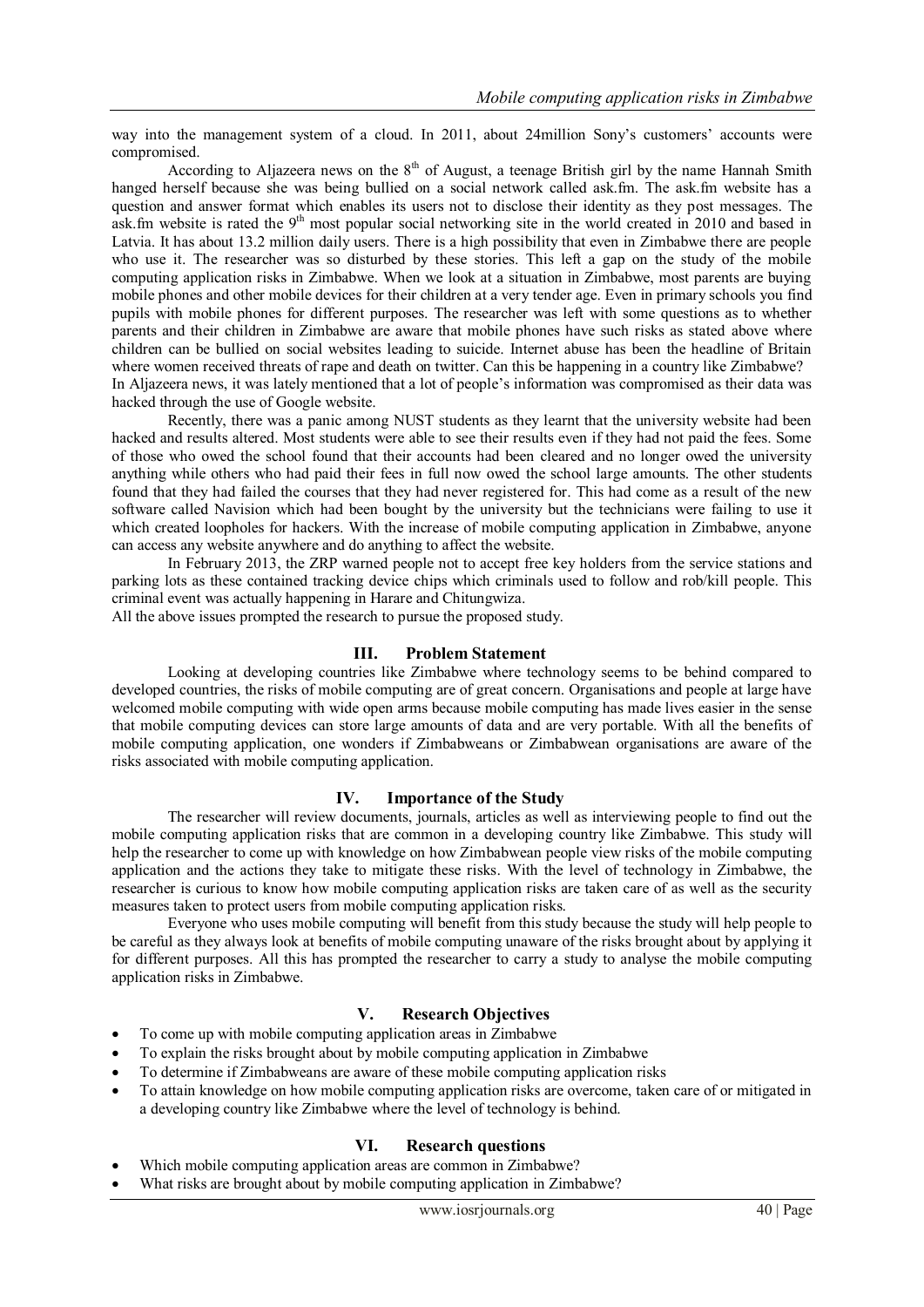- Are the people of Zimbabwe aware of the mobile computing application risks?
- With the level of technology in Zimbabwe, how are these mobile computing application risks overcome, taken care of or mitigated?

## **VII. Literature review**

Literature review focuses mainly on investigation of literature that is related to mobile computing application risks. It takes note of the previous researches by different scholars in the area of study. The researcher will also make reference to various views expressed in journals, magazines, newspapers and other print media in relation to mobile computing application risks. Quite a number of terms will be used in this study and they will be better understood when defined.

#### **7.1 Mobile computing definition**

Asrani (2013, p.606) defined mobile computing as "an information management platform that is independent of location and time-based constraints." He further explained that the independence of this platform enables users to access data wherever at any time.

#### **7.2 Mobile computing application**

Deepak and Pradeep (2012, p.177) described mobile computing application as "the use of computing devices which usually interact in some fashion with the central information systems while away from the normal, fixed workplace." The mobile devices enable users to generate, get, store and transfer information anywhere, anytime and in any form as long as they have internet access. Deepak and Pradeep (2012, pp.179- 180) gave areas where mobile computing is applied as follows:

*7.2.1* Estate agents – Mobile computing enables estate agents to be flexible and productive. It enables them to work from anywhere, that is, at home, in the car, in the office or in the field. Mobile computing also helps the agents to dedicate more time to their customers. They can also give their customers instant response in regard to the information that might be needed by the customers.

*7.2.2* Emergency Services- Most ambulances use mobile computing. This helps in cases of emergences like accidents. Ambulances can receive information while on the move which is very important in emergence incidents. The Cellular Digital Packet Data (CDPD) system used by some of the mobile devices helps to attain information about the location and other facts about the emergency incident to be posted or mailed fast to the mobile units that are nearer to the incident.

*7.2.3* In courts – Mobile computing can be used in courts by lawyers. In a case where the conflicting lawyer mentions an incident or case they do not know they use the mobile computing devices to obtain direct contact the online legal database services so as to collect information about the case and the linked instances. Mobile computing application thereby makes people to access information anytime.

*7.2.4* In companies- Companies apply mobile computing for different purposes such as advertising, selling, communicating to customers, meetings for discussions and presentations revision anywhere. Mobile computing also helps companies to gain a competitive advantage. Companies say that they get a faster response through use of mobile computing for advertising (Asrani 2013).

*7.2.5* Mobile commerce - Mobile computing devices enable customers and organisations to purchase and advertise. Users can get access to their bank account details and be able to buy goods and to pay bills. There are shops and supermarkets that have Point of Sale terminals that allow their customers to use credit cards to buy. The Point of Sale terminals communicates with the bank central computer to verify the card usage. This happens rapidly and securely on cellular networks through mobile computing devices (Asrani 2013; Deepak &Pradeep 2012).

The "bargaining power of buyers" increases due to mobile computing application. Mobile computing application may also lead to creation of market niches for new competitors. Adding to that, mobile computing applications lead to impulse buying due to ubiquitous markets (Ladd et al. 2010).

Mobile phones can be used to send mobile vouchers or tickets to users through mobile computing devices. These mobile vouchers are then shown at the ticket counter when checking in. People are also able to respond to stock market changes regardless of where they are (Asrani 2013)

*7.2.6* Healthcare Services - Mobile computing devices leads to superior care for patients as data needed to help the patient is easily and quickly accessed. Through the use of mobile computing devices, health practitioners can monitor patients at any time and wherever. The emergency system is alerted by health-aware devices after detection of pulse rate and blood pressure. Mobile computing application in healthcare facilities help to reduce overcrowding as well as reducing costs. (Asrani 2013)

*7.2.7* Social networking- Users can interact with each other through social networks like Facebook, Twitter, WhatsApp and Skype where they exchange photos, videos, messages and music.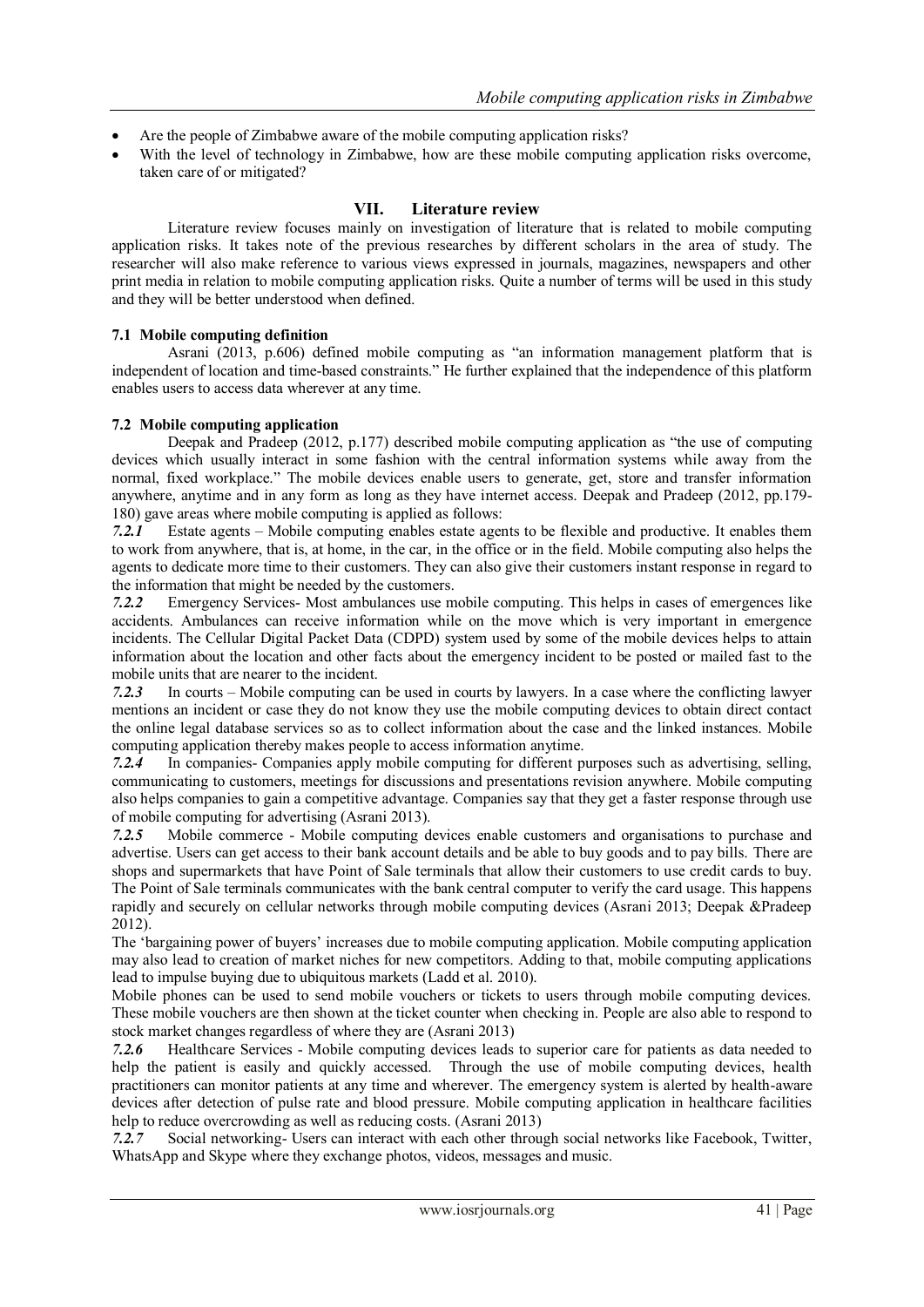*7.2.8* GPS- Mobile computing is also used for providing geographical location services like finding nearby hotels, roads and for weather.

Mobile computing applications are said to provide safe, immediate and anytime, anywhere access to information. Mobile computing devices such as smartphones, flash drives and laptops are easy and convenient for use.

#### **7.3 Mobile computing application risks**

Oja (2012) argues that even if the use of mobile computing has been embraced by different users, it 'does not come without risks'.

- **Loss of device -** Most mobile devices are portable so they can be easily lost by accident or malicious intent. The mobile computing devices may be containing very sensitive information. They can store the owner"s list of bank passwords, social security numbers on spread sheets or private information of an organisation. These mobile devices also act as entryways to a company"s network resources. For example, a lost laptop with a Virtual Private Network (VPN) user and a saved password can cause the organisation"s network to be vulnerable (Brooks 2005)
- **Social Engineering attack** the attacker calls the user and poses as a company superior demanding the user"s logon information to solve an urgent issue.
- **Access attacks** Carrying out tasks like email checking, working on corporate documents and discussion of delicate matters by means of Voice Over Internet Protocol (VOIP) from mobile devices that are not safeguarded well gives attackers the ability of monitoring and gaining access to what was being accessed. Business rivals, hackers and restrictive governments take advantage of this by creating users" activities profiles and their identities.
- **Denial of service (DOS) attacks** This is whereby a network is overpowered as a way of preventing legitimate users from receiving and sending information (Sawyer, n.d).

Locally stored information of an organisation is also at risk if the mobile devices are connected to the company"s internal network because of untrusted links. Bluetooth, Wi-Fi and wireless Wide Area Networks (WANs) cause sensitive packets to be piped over the air where "malicious sniffers" will be waiting (Brooks 2005).

Lum (2013) stated that mobile computing application can lead to other several risks. The brand status of the company can be damaged, company/customer and employee data can be lost and the company can lose customer trust if their information has been attacked. Data can be consolidated and the company may have to pay for regulatory fines and costs to comply with the regulations after an attack.

- **Phishing** The email on the mobile device can be phished. Sawyer (n.d ,p8) defined phishing as "the practice of creating a fraudulent e-mail which looks identical to a legitimate email from a bank or other company … in order to capture the user's login credentials." The attacker usually creates a fake website which is looks equally to the real website. The user will then be asked to login using his/her username and password and also security number and credit card numbers may be requested. After the user has entered all this, the information is then sent to the attacker who in turn sells it for profit or uses it for identity theft. Some of the emails threaten to terminate the user's account if they do no update their information. Such emails are usually fraudulent.
- **Shoulder-surfing** According to Sawyer (n.d, p9) shoulder-surfing is the "practice commonly used by attackers in mobile settings as well as in any location where users are in close proximity to one another." This risk enables the user to be observed by the attacker as he/she uses the mobile device. The attacker thereby catches all the private information entered by the user such as passwords. The keyboard and the screen of the device are usually monitored so as to get the information.

Other risks according to Oja (2012) include Unsecured Wi-Fi connections, Malware, Spam, Insecure or malicious applications and Viruses.

#### **7.4 Mitigating/ overcoming the mobile computing application risks**

Mobile computing risks can be avoided securing application of mobile computing (Sawyer, n.d).

 **Use of privacy filters** – Sawyer (n.d) mentioned use of privacy filters as one of the ways of preventing or avoiding shoulder-surfing especially when using mobile devices in "close proximity environment." He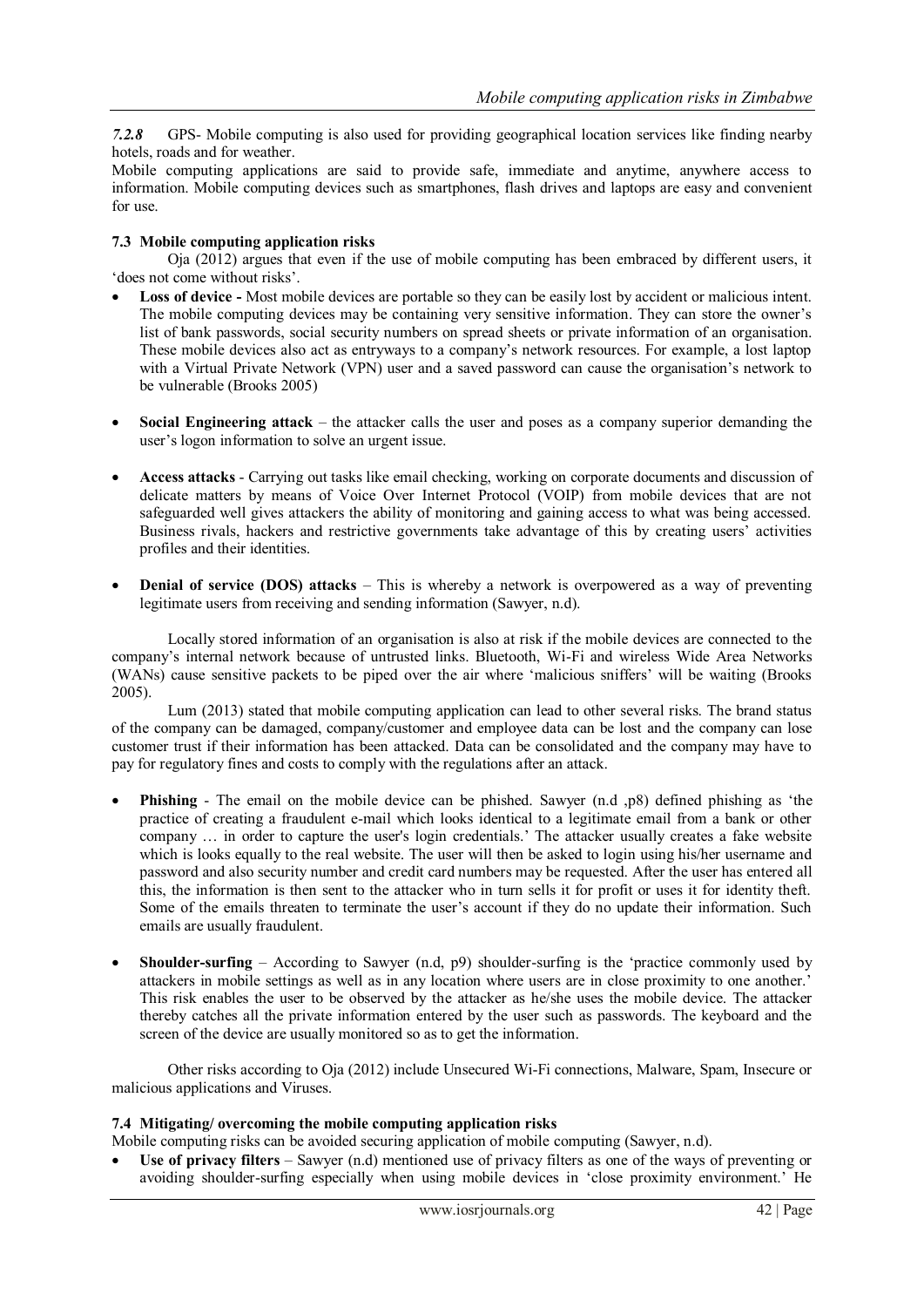further explained that Privacy filters restrict the viewing angle of the mobile device screen to the view of the user only to disable any nearest person from analysing the screen details.

- **Hand covering** As users type their passwords they can cover with the hand to prevent attackers from observing how the keys are stroked (Sawyer, n.d)
- **Tailor made software** According to the Controller"s Report (2011) Company software for mobile can be tailor-made so that it does what is allowed by the company policy in terms of accessing data and applications. It further explains that there is software that can block the downloading of certain application programs as well as separating company information from personal information for security reasons. When the mobile computing device is stolen or lost these programs can remotely erase the data in these devices.
- **Encryption -** Brooks (2005) notes that since mobile devices are portable they should be encrypted to protect the information they carry from malicious acts. He further argues that even if the information is encrypted, fragile or compromised authentication can hinder even the best encryption schemes. This makes it crucial and wise to ensure integrity of the security boundary. Information can be sniffed as it travels over wireless networks so there is need for 'strong over-the-air encryption.' Sawyer stated that encryption is the answer to all mobile computing application attacks and that it makes users impenetrable by these attacks. He explains further that encryption alone is insufficient because if not used well, encryption can be breached or bypassed by social engineering, wireless monitoring, key-logging, electromagnetic interception, physical media analysis and use of Trojans. After all has been said and done, encryption alone cannot be relied on even if it is properly used.
- **Educating the user -** According to Sawyer, the user can be tricked or convinced by the attacker to render access to the attacker. This makes all security measures useless so the best way of defence against attacks is educating the user about these mobile computing risks as well as security of the mobile computing application.Sawyer (n.d) keeps emphasising that to defeat pishing users should be taught to monitor their emails strongly to sure they are from the real people they know. The mobile computing risks can also be reduced by updating antivirus software to defend against malware and viruses.

## **VIII. Research Methodology**

Research methodology outlines how the researcher conducted the study, the design and tools that were applied as well as data collection techniques that were used. Various aspects of research methodology could be applied, that is, types of research strategies, data collection methods, sampling techniques and data analysis procedures. The researcher used a descriptive survey method for the study.

#### **8.1 Descriptive survey method**

This was defined by Cohen and Manion (1990, p.6) as "the process of gathering data at a particular point in time with the intention of describing the nature of existing condition". This method was chosen because it gives detailed descriptions of specific situations using interviews, observations and questionnaires. The researcher used questionnaires as the research instrument to gather primary data. This instrument was used to dig out information from the respondents which was beyond the surface or beyond that which could be ordinarily perceived by the observer (Leedy, 1985).The researcher used questionnaires because they reduce bias as personal contact with the respondent is not necessary and the fact that respondents have no need to disclose their names made it possible for respondents to freely give their views thus enhancing high chances of getting true or genuine answers concerning the research. Clear and simple language was used on the questionnaires to enable all respondents to understand.

The questionnaire had questions that included where the respondents applied mobile computing, whether they are aware of risks associated with mobile computing application, the risks of mobile computing they have experienced, the effects of mobile computing and how they mitigate mobile computing risks. The respondents were required rank and give comments on certain questions. The researcher used this to establish the significance of each question towards analysing the risks associated with mobile computing application. The questions in the questionnaire were either open-ended (where respondents were required to answer in their own words) or multiple choice (where respondents were to choose one or more answers from those provided). The questions were distributed to different people who were using mobile computing for different purposes.

#### **8.2 Population and sampling**

Borg and Gall (1989) defined population as a large group of individuals and objects that are considered useful in providing the required information in the area of study. A sample is a representative of a population.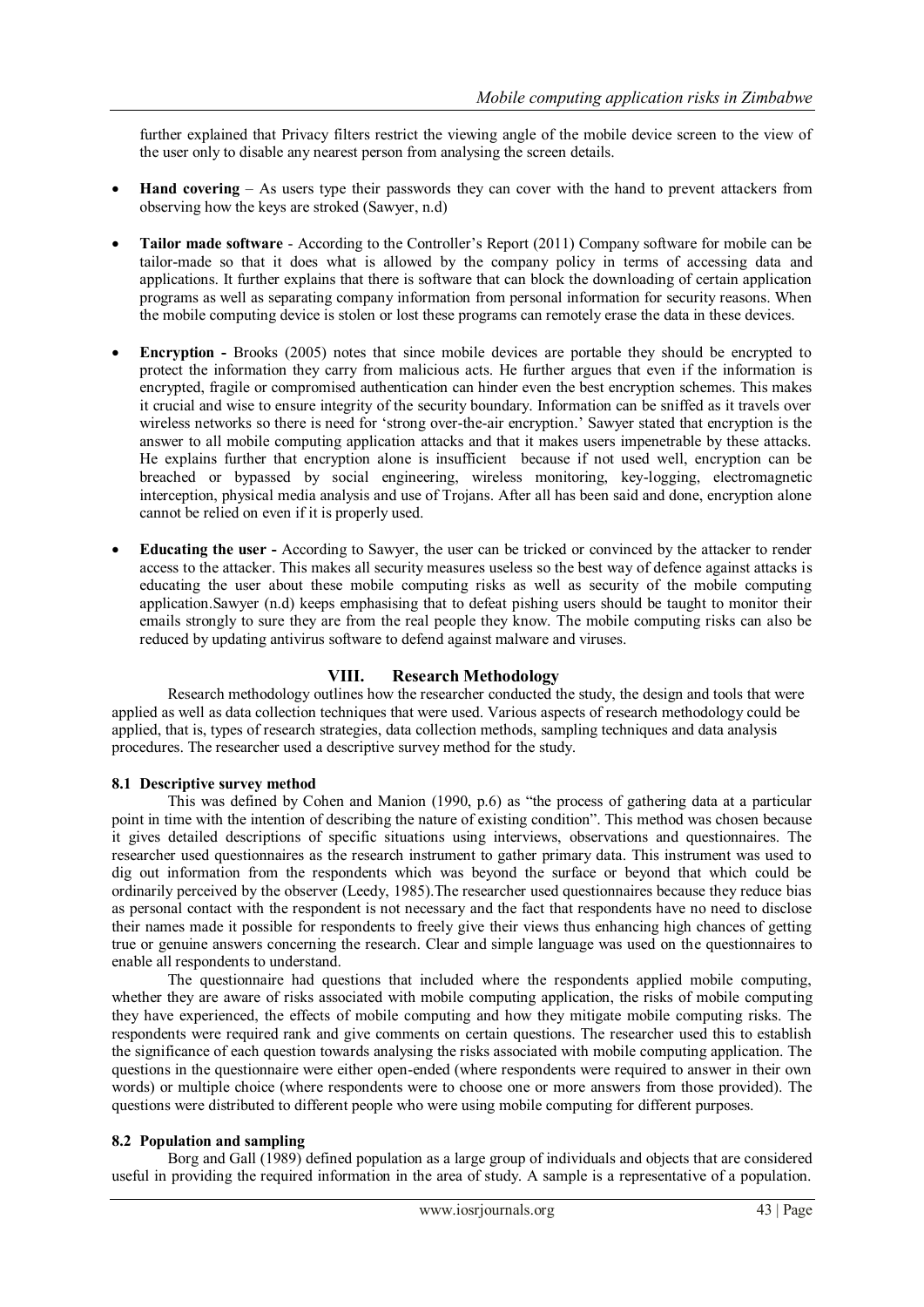The researcher sampled the population to avoid expenses of surveying the whole population and this assisted the researcher to have a correct description of the whole population considered for the study. The other reasons why the researcher sampled the population for the study include time saving, quicker availability of results, obtaining more detailed information better manageability of collected data and it gave more time to check data accuracy preceding analysis.

The sample was selected using simple random sampling. The researcher used simple random sampling for the study because it enabled each population member to be represented in the sample. The researcher took a sample of individuals in Harare who use mobile computing because Harare is the capital city of Zimbabwe where everyone from around Zimbabwe is assumed to be represented. About 50 individuals who apply mobile computing were selected. According to Newsday (2012, Dec), Harare has a population of 2 098 199 people.

| Table 1: Population and sample size |                       |  |
|-------------------------------------|-----------------------|--|
| Population size                     | $\frac{1}{2}$ 098 199 |  |
| sample size                         | 50                    |  |

50 questionnaires were issued to a variety of individuals who use mobile computing for different purposes. The questionnaires were issued through email or hand delivery. Of all the 50 questionnaires that were issued out, only 41 were delivered back to the researcher. This gave the response rate of 82 per cent which was not bad.

## **IX. Results, data analysis and Discussion of Results**

To find out where people of Zimbabwe normally apply mobile computing, the respondents were requested to tick on the mobile computing application they make use of from the ones given on the questionnaire. If their area of mobile computing application was not there, they were requested to write it on the space for 'other' which was just under the listed mobile computing applications.

# **9.1 Applications of mobile computing**

| <b>Table 2: Applications of Mobile computing</b> |           |                    |
|--------------------------------------------------|-----------|--------------------|
| Application                                      | Frequency | Percentage $(\% )$ |
| <b>Estate Agency</b>                             | 6         | 14.6               |
| Emergency services (ambulance, fire brigade)     | 3         | 0.07               |
| In courts                                        |           | $\Omega$           |
| Advertising, Purchasing, Marketing               | 33        | 80.5               |
| Paying bills                                     | 22        | 53.7               |
| Meeting discussions                              | 11        | 26.8               |
| Video conferencing                               | 11        | 26.8               |
| Presentation revision                            | 12        | 29.3               |
| Games                                            | 38        | 92.7               |
| Health services                                  | $^{(1)}$  | $\theta$           |
| Social networking (WhatsApp, Facebook, etc.)     | 40        | 97.6               |
| <b>GPS</b>                                       | 8         | 19.5               |
| Banking                                          | 18        | 43.9               |



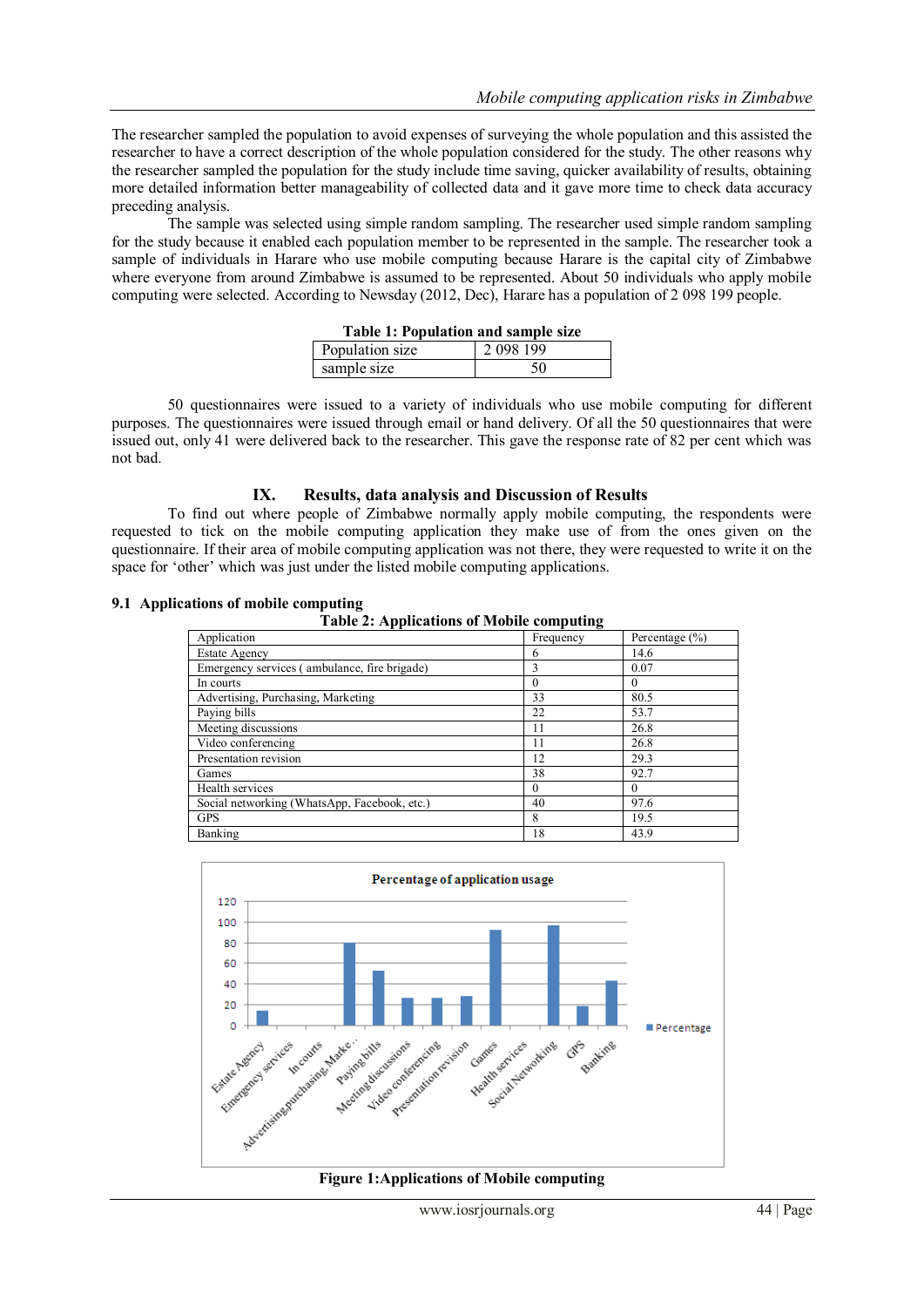The research findings show that 3 of the presented areas of mobile computing application are the mostly used by respondents because they have percentage usage of 50% and above. There is social networking with the highest percentage of 97.6, followed by games with 92.7%, then comes advertising, purchasing, marketing with 80.5% and finally paying bills with 53.7%. These results show that in Zimbabwe most people apply mobile computing in social networking. On the other hand, some of the areas of mobile computing application had very low response which shows that they are not commonly used in Zimbabwe. These include banking with 43.9%, video conferencing with 26.8%, GPS with 19.5%, presentation revision with 29.3% and emergency services with 0.07%. The results on the graph show that Health services and courts had 0 respondents which shows mobile computing in these areas may not be applied in Zimbabwe.

## **9.2 Awareness of mobile computing application risks**

The respondents were requested to tick on "yes", "no" or "not sure" whether they were aware of the risks associated with mobile computing application.



**Table 3: Awareness of mobile computing application risks**

**Figure 2: Awareness of mobile computing application risks**

According to the graph in Figure 2, 41.5% of the respondents are not aware of the risks that are conveyed by application of mobile computing, 31.6% are not sure of their awareness of these risks and only 26.8% of the respondents indicate d that they were aware of the mobile computing application risks. This shows that a majority of the people of Zimbabwe are not aware of the mobile computing application risks. Most people apply mobile computing without knowing that it carries some risks with it that may put these people in danger. There are respondents who indicated that they are not sure about these risks which made the researcher to assume that these respondents did not know what these risks are all about or what they are.

## **9.3 Mobile computing application risks in Zimbabwe**

On the questionnaire, respondents the requested to write down the risks or dangers they have come across due to applying mobile computing in different areas. Only a few respondents listed the risks and a majority of the respondents left spaces blank. The researcher assumed that the respondents who did not give feedback on the risks or dangers they have come across due to application of mobile computing, were not sure what these risks were all about or they did not know about these risks at all.

Nevertheless, the respondents who listed the risks gave a few different risks. Viruses had the highest frequency among all the mobile computing application risks stated by the respondents. The other risks that were given are theft of the mobile devices and money theft from their bank accounts. One of respondents mentioned that he once nearly lost his job due to application of mobile computing. He said was no longer productive at work as he spent most of working time on social networks like Facebook and WhatsApp. The other respondent revealed that she nearly got herself into Satanism by accepting whoever friend requested her on Facebook. She said that she would also get messages in her inbox from people she did not know who wanted various details concerning her. The other risk that was given by the respondents was the issue of Fraud where some of the respondents stated that they once fell into the hands of imposters on social networks like Facebook where the imposters would pose as great man of God who requested money from the users to help the needy. The users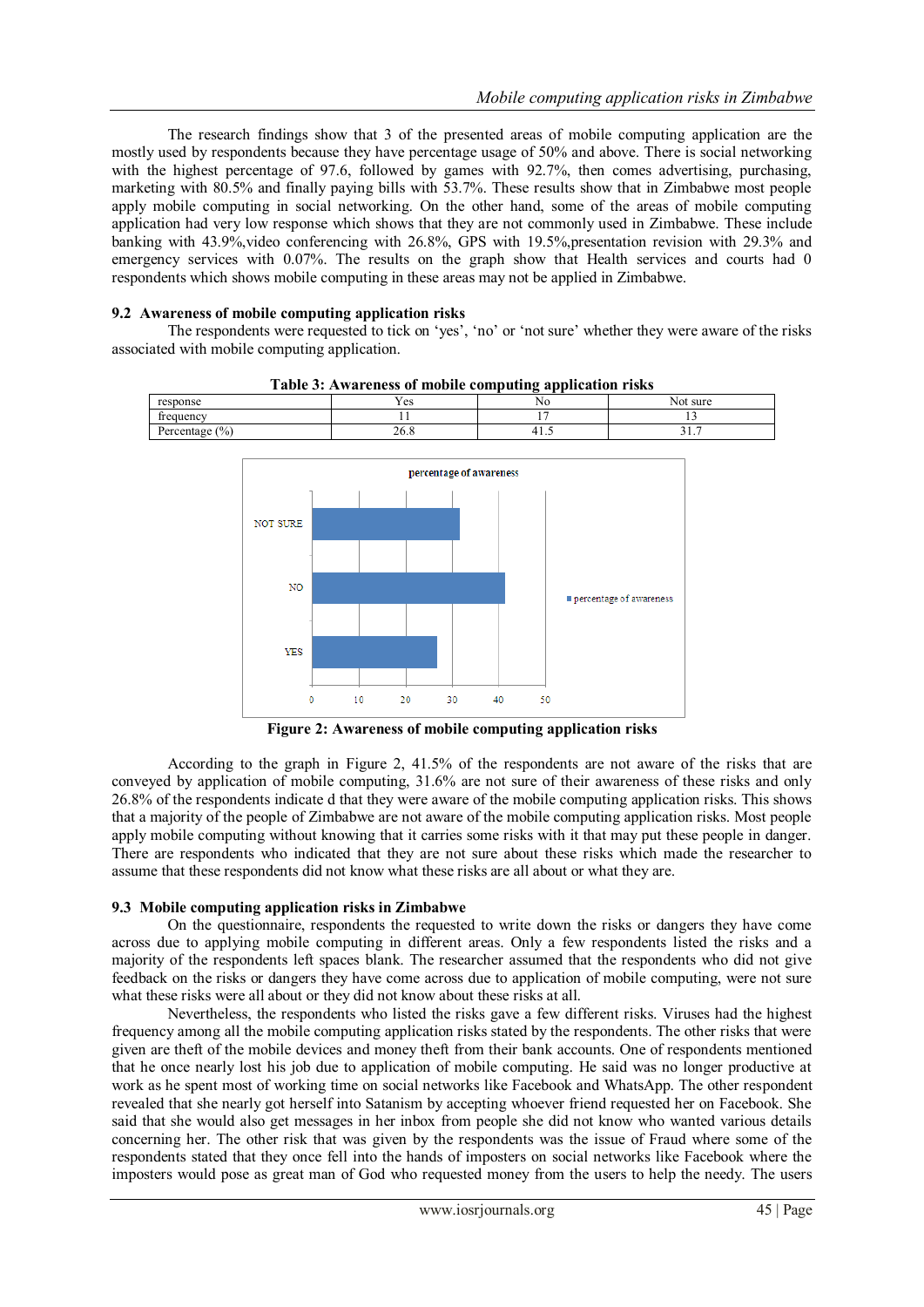would deposit money into the account details of these imposters only to discover later that these imposters were cheats or pretenders. The other issue mentioned was robbery where one of the respondents talked about being robbed after he was given a free key-holder that had a tracking device at a certain service station around Harare. The risks that the respondents mentioned, gave an insight to the researcher on the dangers or risks that people in Zimbabwe are facing due application of mobile computing. From the overall view of the results, the researcher found out that even though there are risks associated with the application of mobile computing on various areas, most people in Zimbabwe know nothing about these risks which leaves most Zimbabweans exposed to danger brought about by something that is handy to them and they seem to trust so much.

#### **9.4 Mitigation of risks conveyed by application of mobile computing in Zimbabwe**

Respondents were asked to state the ways they lessen, overcome or avoid the risks of applying mobile computing. Most of the respondents mentioned use of antivirus software and the use of passwords as the ways they use to mitigate risks conveyed by applying mobile computing. The other respondents stated that they back up information contained in their mobile devices to avoid disappointments if anything happens to their devices. However, there are about 30 of the respondents who revealed that they know nothing about how to lessen, overcome or avoid the mobile computing application risks.

The information given by the respondents concerning the issue of mitigating mobile computing application risks made the researcher realize that many Zimbabweans have little knowledge about mitigating risks brought about by applying mobile computing. The researcher recognised that the most common mitigation ways against mobile computing application risks are the use of passwords, antivirus software and backing up of information. This shows that Zimbabweans really need to be taught about a lot of different mitigation ways against mobile computing application risks.

#### **X. Conclusion**

This paper aimed at analysing mobile computing application risks in Zimbabwe. It looked at the applications of mobile computing used in Zimbabwe, the risks of mobile computing application or use in Zimbabwe as well as how the mobile computing application risks are mitigated in Zimbabwe. The paper also sought to check if Zimbabweans are aware of the mobile computing application risks or not. Questionnaires were used to collect data from 41 respondents.

Zimbabwe is a developing country where mobile computing use is increasing everyday and people are welcoming it so much. Almost everyone of every age group has a mobile device. The research results show that most people in Zimbabwe use mobile computing for social networking, games, paying bills, advertising, purchasing and marketing. Banking, video conferencing, GPS, presentation revision and emergency services are rarely used by people of Zimbabwe. The results also showed that mobile computing is not used in Health services and courts in Zimbabwe. A majority of Zimbabweans are not aware of mobile computing application risks and how these risks can be mitigated.

According to the research results, it is concluded that though mobile computing use is becoming common in Zimbabwe, people are not aware that it carries with it some risks that may put them at a disadvantage. The other thing is most people in Zimbabwe do not know how to protect themselves against the mobile computing application risks.

#### **XI. Recommendations**

The research recommends that people in Zimbabwe should be taught about the risks associated with mobile computing application as well as how to avoid, get rid of or even lessen these risks because many people seem to be ignorant when it comes to the risks that the use of mobile computing may bring. This can be done in schools and in companies as well as on television, newspapers and radios so that the knowledge about mobile computing application risks and mitigation techniques can reach and benefit everyone who uses or intends to use mobile computing.

For future studies a research on effects of mobile computing application in Zimbabwe is recommended.

#### **References**

- [1]. Asrani, P. 2013, 'Mobile Cloud Computing', International Journal of Engineering and Advanced Technology, vol. 2, no. 4.<br>
[2]. Borg, W.R. & Gall, M.D. 1989, Educational Research: An Introduction, 5<sup>th</sup>edn, Longman.<br>
[
- Borg, W.R. & Gall, M.D. 1989, Educational Research: An Introduction,  $5<sup>th</sup>$ edn, Longman.
- Brooks, J. 2005, 'Mobile computing risks are rising', eWEEK.com, 13 June, pp. 43-45.
- [4]. "Cameron castigates cyber bullying websites", Aljazeera, 08 August, [http://aljazeera.com/news/europe/2013/08/20138814183245539.html.](http://aljazeera.com/news/europe/2013/08/20138814183245539.html)
- [5]. Cohen, L. & Manion, L. 1990, Research Methods in education, 3<sup>rd</sup> edn.
- [6]. Creswell, J.W. 1998, Qualitative, Quantitative and Mixed Methods Approaches, 2<sup>nd</sup>edn.
- [7]. Daymon, C. & Holloway, I. 2002, Qualitative Research Methods in Public Relations and Marketing Communications, Routledge.
- Deepak, G. & Pradeep, B.S. 2012, 'Challenging issues and limitations of Mobile Computing', International Journal Computer Technology and Applications, vol. 3, no. 1, pp. 177-181.